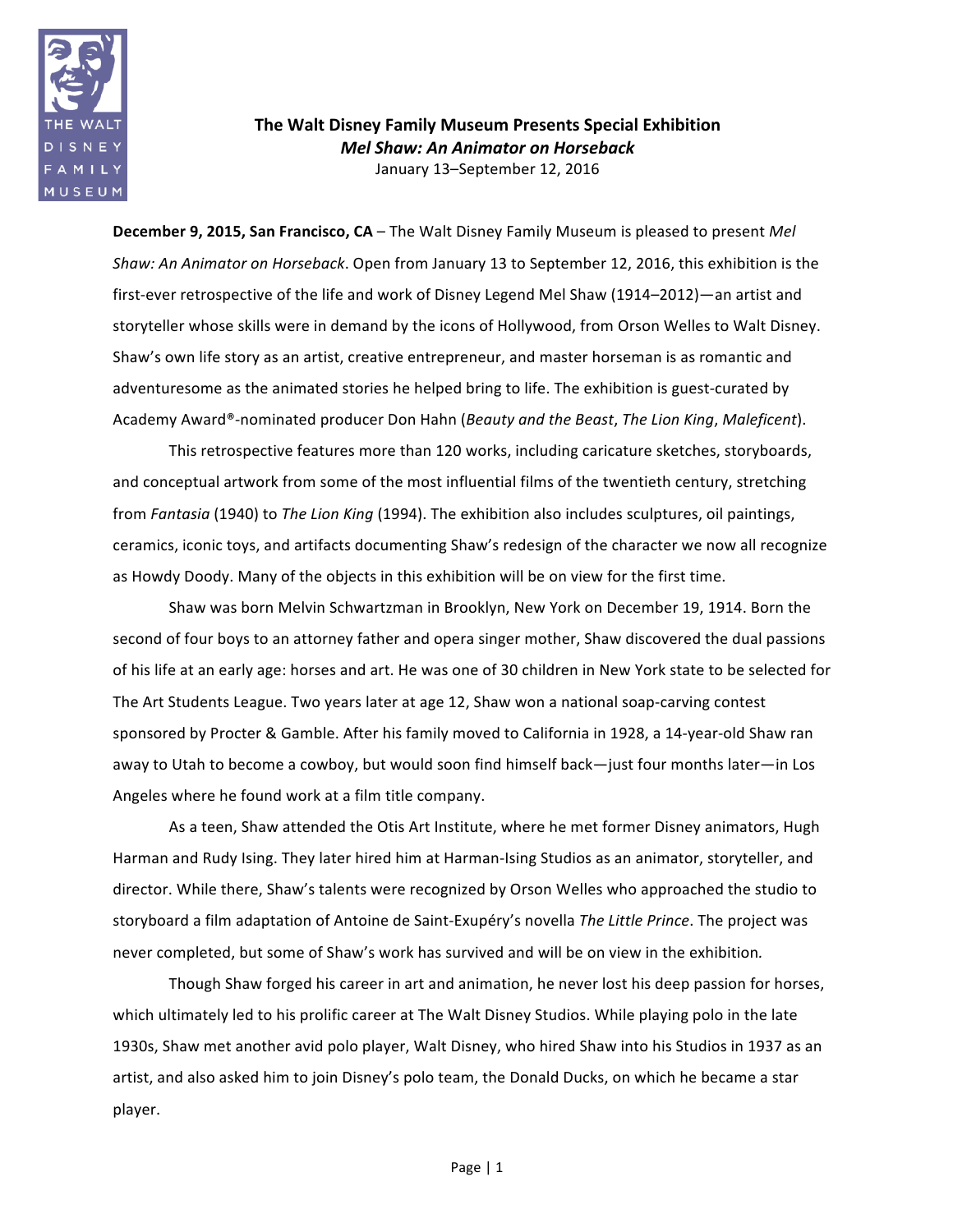At The Walt Disney Studios, Shaw contributed to a number of films, including *Fantasia* (1940), *Dumbo* (1941), *Bambi* (1942), and later, the "Wind and the Willows" segment in *The Adventures of Ichabod and Mr. Toad* (1949).

When the United States Army occupied The Walt Disney Studios during World War II, the studio turned to producing military films. Shaw knew of Walt Disney's interest in Joel Chandler Harris' Uncle Remus characters, so he seized a chance to work with Disney writer George Stallings and develop a comic strip based on the stories, but it was never published.

Shaw left The Walt Disney Studios and joined the Army Signal Corps as a combat photographer assigned to British Commander Lord Mountbatten in the Pacific. There, he worked as a cartoonist, capturing the daily life of a GI in China for the Army newspaper *The Stars and Stripes*. When his biting caricatures drew unwanted attention from the local officials, Shaw was soon sent packing back home to California where he was decommissioned and teamed up with friend and MGM animator Bob Allen to form Allen-Shaw Productions. It was a productive partnership designing children's toys, ceramic figurines, and Disney Golden Books for a wide-reaching list of clients including The Walt Disney Studios.

In the early 1950s, NBC called on Shaw and Allen to help design a new look for the puppet who starred in the *Howdy Doody* TV show. Although the partners were never credited for their design of the famed character, they later patented their *Howdy Doody* design which, 45 years later, would serve as the inspiration for Woody in Pixar's *Toy Story* (1995).

Away from his design firm, Shaw created an ambitious series of paintings and later bronze sculptures inspired by California's history. His personal life-long love of horses frequently inspired him to paint, sculpt, and draw his most beloved subjects, eventually establishing him as one of the most accomplished equestrian artists of his time.

When most would be planning retirement, Shaw ran into Ron Miller, Walt Disney's son-in-law and then President of Walt Disney Productions—currently, President of the Board of Directors of The Walt Disney Family Museum—at a Hollywood Party. Miller asked Shaw to return to The Walt Disney Studios to help bridge the gap between retiring animators and a new generation of artists pouring in from the Disney-affiliated Cal Arts.

"It was a time when Walt's generation of animators were taking their bows, and deservedly so," said Miller. "I was trying to fill the ranks of the animation department with new talent, and then identify mentors, people like Mel, who could show by example what it took to make a Disney film."

Back at The Walt Disney Studios for the first time in 30 years, Shaw immediately reconnected with veteran Woolie Reitherman who was now producing and directing the animated films for Disney.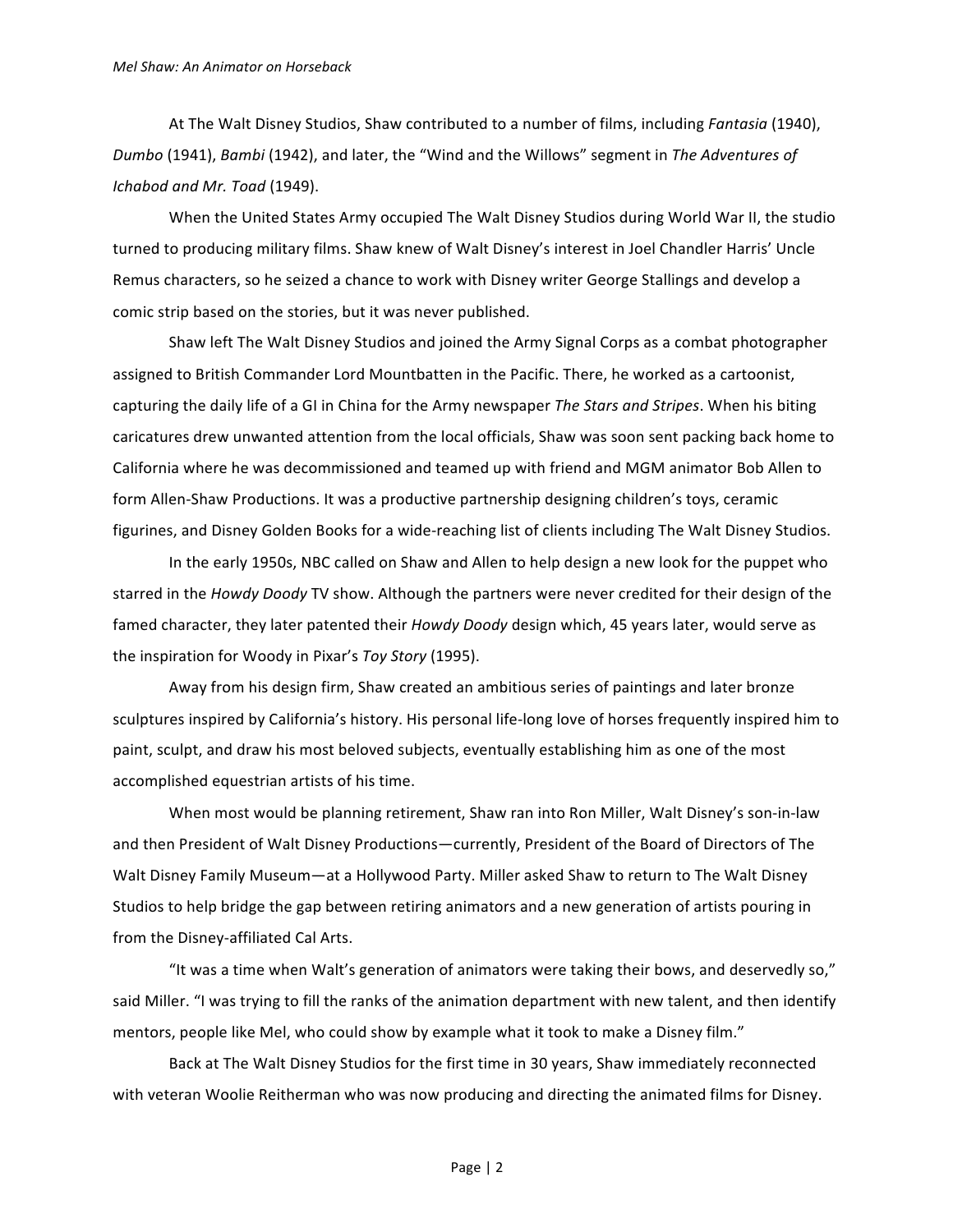Reitherman drafted Shaw to visually develop several projects, including *The Rescuers* (1977), *The Fox and The Hound* (1981), *The Black Cauldron* (1985), and *The Great Mouse Detective* (1986).

As production work came to a close, Shaw returned to his personal painting, until producer Don Hahn approached Shaw to join an elite group of artists in developing *Beauty and the Beast* (1991). Shaw's work became integral to the early visual development of the work which is now a Disney classic—the very first feature-length animated film in history to be nominated for an Academy Award® in the Best Picture category. Following the film's success, Hahn drafted Shaw once again to join the visual development team on *The Lion King* (1994).

"Mel was on a short list of artists who would jump into a new film idea when it was still a blank slate, and with his stunning work, he'd show us all the visual possibilities," said Hahn.

After retirement, Shaw returned to his home in Acampo, California where he lived with his wife Florence until her passing in 2004—the same year he was inducted as a Disney Legend. He had only recently completed his biography *An Animator on Horseback* when he died on Thanksgiving Day in 2012.

"My career was a series of misadventures," Shaw wrote in his book. "I ran away from home, hoping to be a cowboy. Then, I got a job sweeping floors at an animation studio. The game of polo got me in with Walt Disney. World War II introduced me to China, Burma, and Lord Mountbatten. Then a whole new life that eventually brought me back to Disney."

Mel Shaw: An Animator on Horseback is organized by The Walt Disney Family Museum and will be on view from **January 13 through September 12, 2016 in the Theater Gallery.**

#### # # #

#### **ABOUT THE CURATOR**

Don Hahn is producer of the worldwide phenomenon *The Lion King* and the classic *Beauty and the Beast*, the first animated film nominated for an Academy Award® in the Best Picture category. Hahn is Executive Producer of the acclaimed Disneynature films *Earth*, Oceans, African Cats, and Chimpanzee, and Disney's Maleficent starring Angelina Jolie. His other credits include *The Hunchback of Notre Dame*, *Atlantis*, *Fantasia/2000*, and *The Emperor's New Groove*. His books on animation, art, and creativity include the bestseller *Brain Storm*, the acclaimed art series *Drawn To Life*, and the newlyreleased *Before Ever After: The Lost Lectures of Disney's Animation Studio*. Hahn holds two honorary